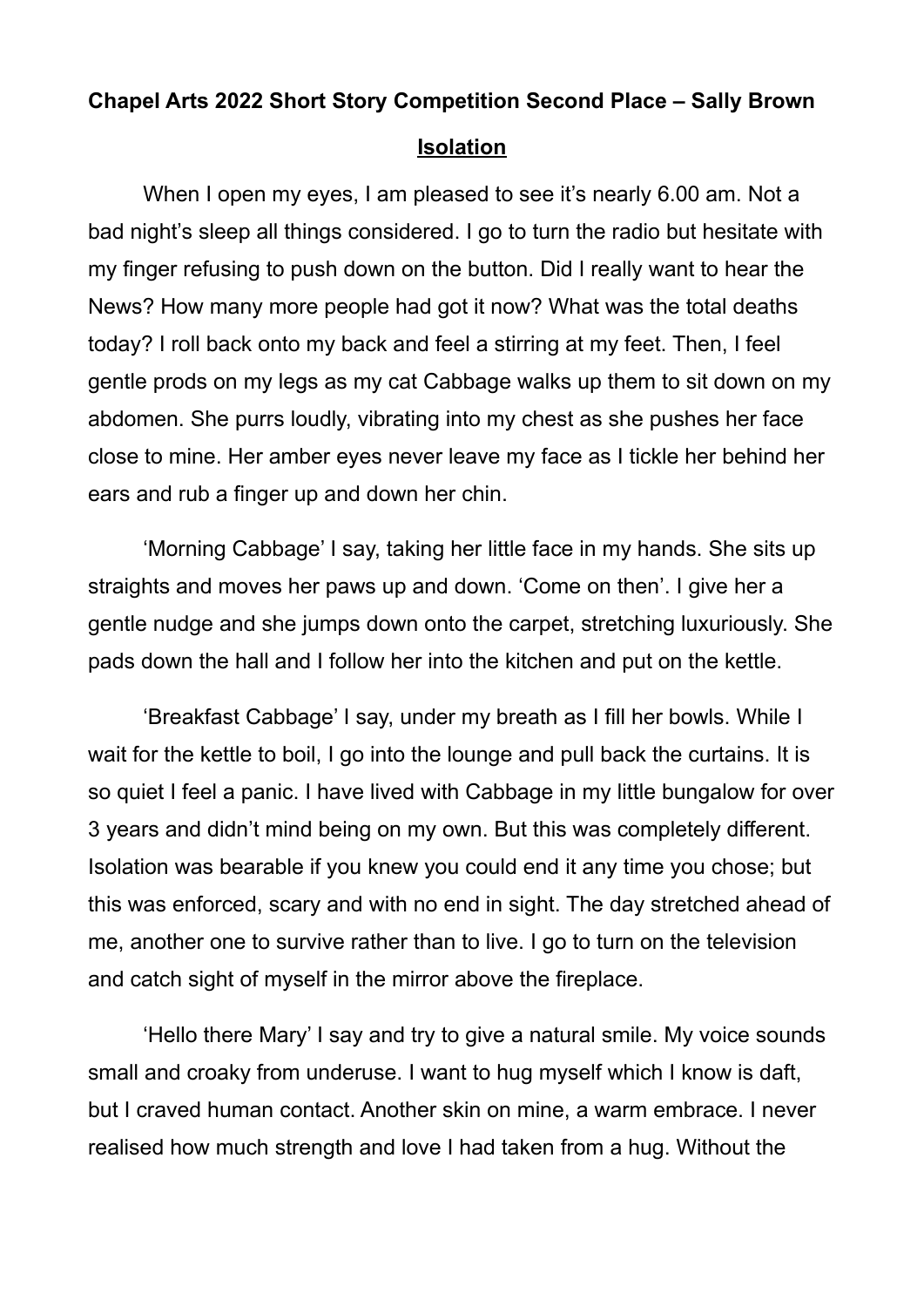television or radio on, my isolation seems acute. I could be the only person alive, and I wouldn't even know it.

'Stop being dramatic' I berate myself and grabbing the remote, turn on the TV. As the screen lights up and the sound of another human being fills up the silent room, I begin to relax. A cup of tea and some toast and honey would soon lift my spirits I decide.

'To move rhythmically', 5 letters down. Well, that was easy, Dance. I fill it in. I try and do a crossword every day. My grandson Oscar, or Oz as he insists on being called, gave me a book of them. He's says it's important I keep my brain active, or I'll go doo-lally. He's a cheeky boy. Now 1 across,' to act slow, indecisive. I think it's Dawdle but that doesn't fit in with the other words. Frustrated, I throw it down on the couch. The News is predictably, depressing and I am just hunting for the Radio Times when the phone rings.

'Hi Mum', it's Sharon, my daughter.

'Oh, hi love,' I reply, trying to sound normal but not quite managing to disguise the wobble in my voice.

'Are you OK?' she asks.

'Yes, I'm fine' I say, 'Just watching the News and, well, you know'.

'I know' she says. 'But hopefully this will cheer you up, Oscar's back and wants to come over and see you with me'.

'Oh, that would be lovely!' I whisper tilting my face up to stop the tears from falling. I want to tell her he Iikes to be called Oz but I can't speak.

'Well, we'll be over about 11.00 am, OK' Sharon Says, 'SO don't go anywhere.'